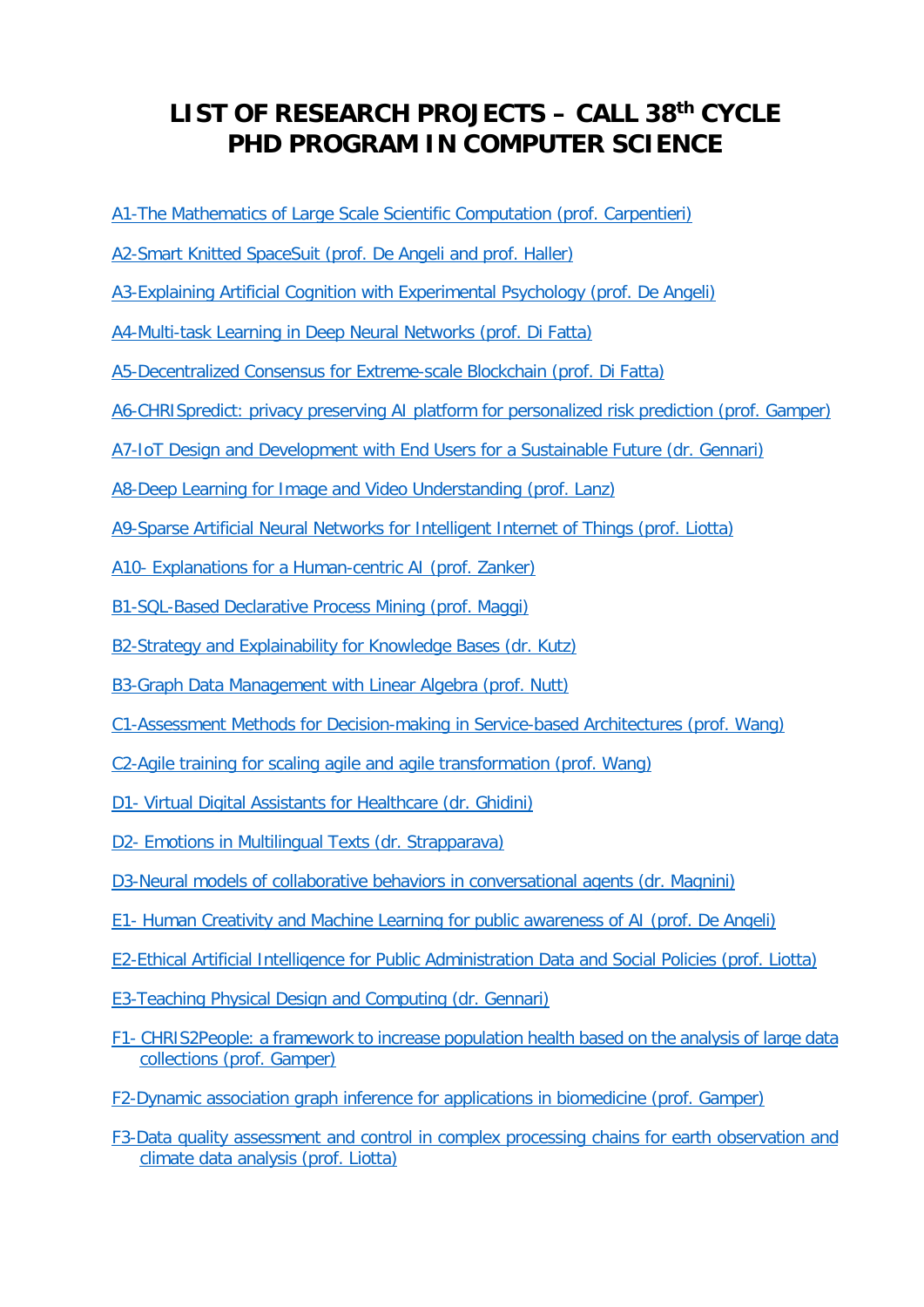- [F4-Multi model and multi sensor data fusion for integration of spatial temporal information](#page-14-0)  [in the context of earth observation and climate data analysis](#page-14-0) (prof. Liotta)
- <span id="page-1-1"></span>F5- [How to bring the Metaverse into the vehicles for a novel video conferencing experience \(prof.](#page-14-1)  [Haller and prof. De Angeli\)](#page-14-1)
- <span id="page-1-2"></span>F6- [Entertainment in the car by using a cognitive seat with tactile feedback \(prof. Haller e prof.](#page-15-0)  [De Angeli\)](#page-15-0)
- <span id="page-1-3"></span>F7- [I\\_C&C: Interfacing Creativity and Computation](#page-16-0) (prof. De Angeli e prof. Montali)
- <span id="page-1-0"></span>F8- [Predictive maintenance for industrial equipment \(prof. Gamper\)](#page-16-1)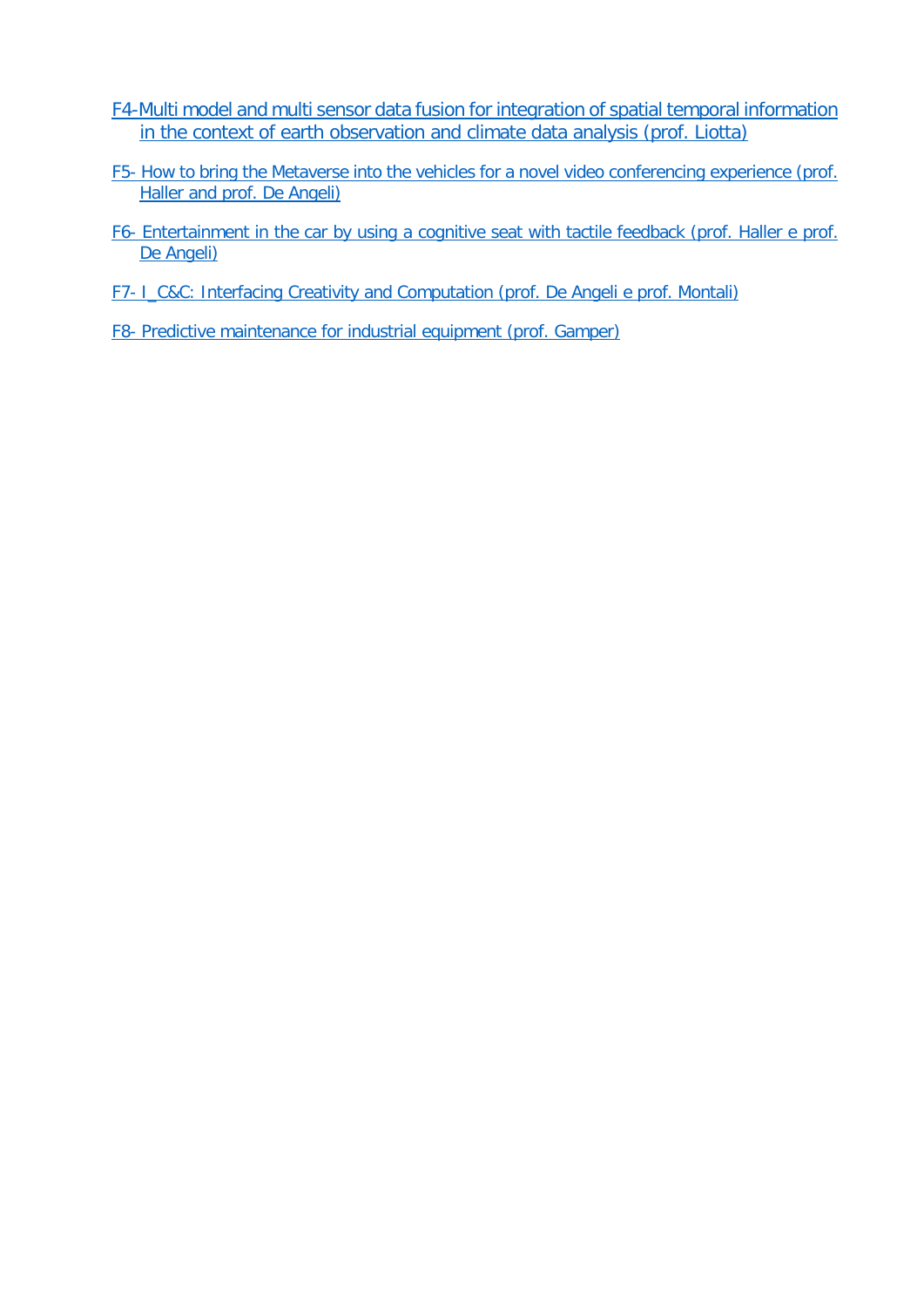# <span id="page-2-0"></span>**A1 - [The Mathematics of Large Scale Scientific Computation](#page-0-0)**

**Advisor: prof. Bruno Carpentieri. Co-advisor: to be defined**

### Project Description:

The scientific investigation of physical processes through modelling and simulation on computers may be considered the third pillar of science, complementing theory and experimenting. Recent advances in computer technology and the introduction of innovative algorithms with reduced computational and memory requirements are opening up unprecedented opportunities for research in computational science and engineering, making a rigorous numerical solution affordable for many practical applications. However, modern massively parallel computers put us at a fundamental turning point in algorithmic and software development. To benefit from the continued performance growth, our application needs to exploit a high degree of concurrency, running efficiently on hundreds or thousands of simultaneous processes. As we will be solving much bigger problems, novel classes of highly parallel numerical methods need to be found. Only algorithms with linear or almost linear complexity can be of interest, as their computational cost for the solution increases linearly with respect to the number of unknowns, which is expected to grow very large in the future.

----------------------------------------------------------------------------------------

Aim of this doctoral project is to develop innovative computational tools and software for fast numerical solution of multiphysics and multiscale models in areas like fast fusion research simulation, high-frequency electromagnetic scattering, computational fluid dynamics, and new applied machine/deep learning solutions. Our goal is to develop numerical tools that can enable very fast simulation with the potential to be used by industry, filling a gap in current software to solve such problems.

### Required skills:

Knowledge of numerical linear algebra methods. Computer skills. Knowledge of at least one high-level programming language. Analysis and problem solving. Critical thinking. Collaboration.

# <span id="page-2-1"></span>**[A2 - Smart Knitted SpaceSuit](#page-0-0)**

**Advisor: prof. Antonella De Angeli Co-advisor: prof. Michael Haller** 

### Project Description:

At the Media Interaction Lab, we are working on smart textile interfaces [\[1\]](#page-3-2)[\[2\].](#page-3-3) More recently, we designed and implemented a resistive force-sensor based on a spacer fabric knit – mostly focusing on use cases for the automotive domain. For our multi-component knit, we added a resistive yarn to the filler material, in order to achieve a highly sensitive and responsive pressure sensing textile. Due to its softness and elasticity, our sensor provides an appealing haptic experience and can be optimally integrated into wearables. It enables continuous input with high precision due to its innate haptic feedback and can be manufactured ready-made on a regular two-bed weft knitting machine, without requiring further postprocessing steps. In this PhD thesis, we would like to explore the possibilities of a spacer knit textile interface in combination with wearables, with a special focus on a spacesuit, cf. [\[3\].](#page-3-4) The overall goal will be the design and implementation of a lightweight solution with a high flexibility due to the stretchy garment. The spacesuit should also provide different input modalities and provide novel interaction possibilities that are beyond simple on-surface gestures (e.g. by introducing full-body gesture input). As the garment will be based on a novel thread that has been implemented within the Media Interaction Lab, the suit should also be enhanced with additional threads to provide a multi-functional garment (e.g. for sensing internal pressure, temperature etc.).

### Required skills:

The candidate should have a background in one of the following fields Computer Science, Human Computer Interaction, or Electronic Engineering and have a passion for designing and implementing smart prototypes together with a team, that will support us with the implementation of the garment. Deep understanding of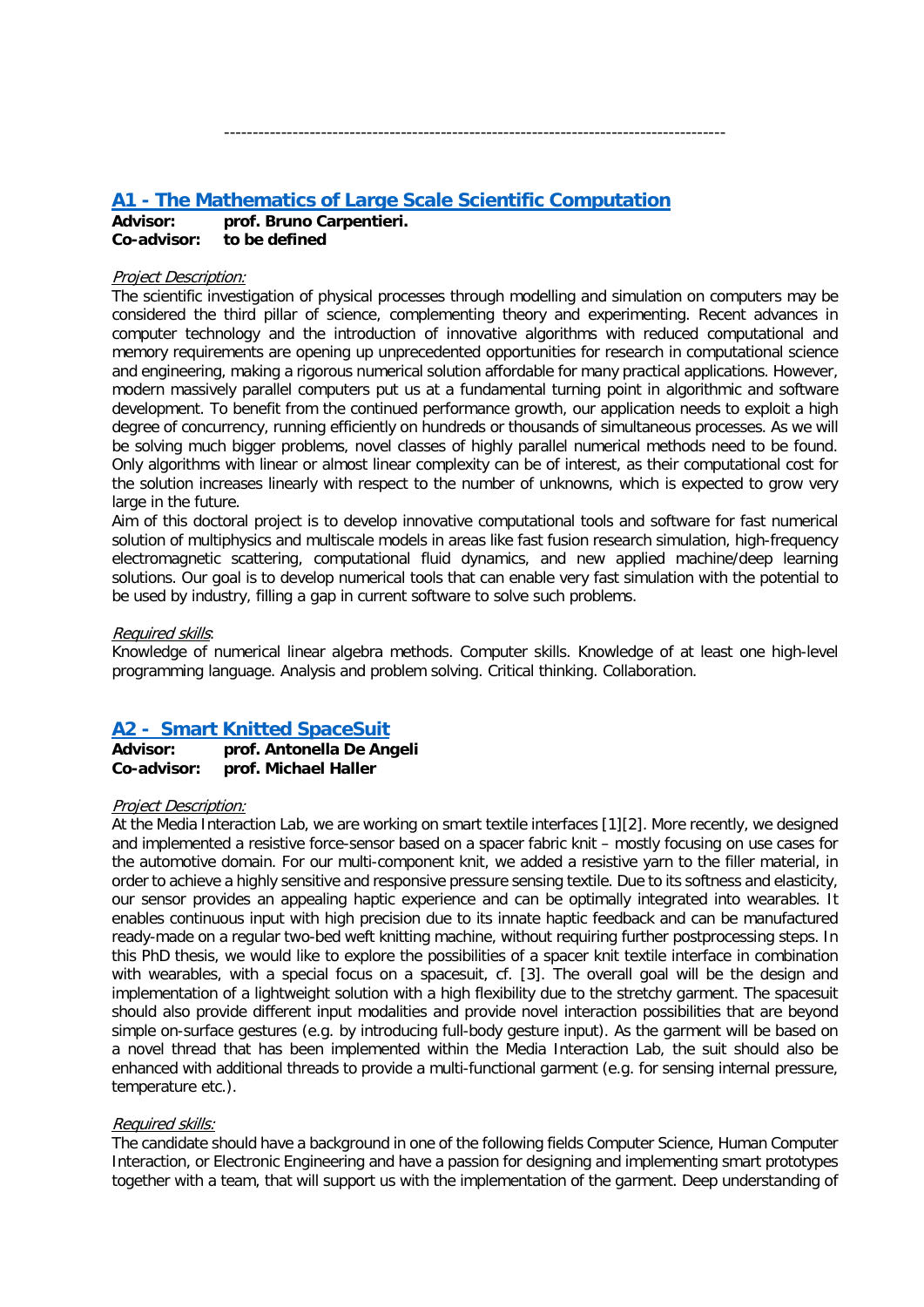sensors and actuators and the knowledge in microelectronic circuits and experience with design tools are a plus.

References

- <span id="page-3-2"></span>[1] R. Aigner, A. Pointner, T. Preindl, R. Danner, and M. Haller, "TexYZ: Embroidering Enameled Wires for Three Degree-of-Freedom Mutual Capacitive Sensing," in Proceedings of the 2021 CHI Conference on Human Factors in Computing Systems, New York, NY, USA, 2021, doi:10.1145/3411764.3445479
- <span id="page-3-3"></span>[2] T. Preindl, C. Honnet, A. Pointner, R. Aigner, J. A. Paradiso, and M. Haller, "Sonoflex: Embroidered Speakers Without Permanent Magnets," in UIST'20: 33rdth ACM User Interface Software and Technology Symposium, Minneapolis, Minnesota, USA, 2020, doi: 10.1145/3379337.3415888
- <span id="page-3-4"></span>[3] J. Stroming and D. Newman, "Design of an External Compensatory Breathing Bladder for the<br>BioSuit," 2020 IEEE Aerospace Conference, 2020, pp. 1-9, doi: BioSuit," 2020 IEEE Aerospace Conference, 2020, pp. 1-9, doi: 10.1109/AERO47225.2020.9172486.

# <span id="page-3-0"></span>**A3 - [Explaining Artificial Cognition with Experimental Psychology](#page-0-0)**

**Advisors: prof. Antonella De Angeli Co-advisor: to be defined**

### Project Description:

As new legislation and foundational ethical concerns are fueling the field of eXplainable AI, a growing corpus of research has addressed the issue of clarifying why the machine took a certain decision. This problem encompasses two foundational steps: 1) understanding computational reasoning; 2) explaining it to the user. Many difficulties emerge at this point because both the machine and the user are black boxes. In a black box, the decision-making process can only be inferred by systematically manipulating the input and observing the output. This is the epistemic challenge faced by experimental psychologists in the last 150 years. It is elegantly illustrated by Taylor and Taylor 2021 while explaining the difference between correlation (the core of machine learning) and causation (the core of experimental psychology). In this project, we aim to study cognition in the most advanced techniques for machine learning following experimental psychology. Foundational experiments will be replicated to systematically study artificial cognition, and expose similarities or differences between machine and human learning thus providing invaluable feedback to design trustworthy explanations. The outcomes of the projects will be a solid methodological framework to explain how machines make decisions and evaluate human trust in their judgement.

Taylor JET, Taylor GW. Artificial cognition: How experimental psychology can help generate explainable artificial intelligence. Psychon Bull Rev. 2021 Apr;28(2):454-475.

### Required skills:

The ideal candidate has strong knowledge of experimental psychology (experimental design and data analysis) and a willingness to work in a dynamic multidisciplinary environment with colleagues who build the technology.

# <span id="page-3-1"></span>**A4 - [Multi-task Learning in Deep Neural Networks](#page-0-0)**

### **Advisor: prof. Giuseppe Di Fatta Co-advisor prof. Giuseppe Nicosia (University of Catania)**

### Project Description:

In most Machine Learning (ML) approaches, the trained model is specialised on a single task and cannot be adopted to solve any other problem. In contrast, Multi-task Learning (MTL) is an ML approach in which a model is trained to solve multiple tasks simultaneously. This is similar to the learning process in humans, who learn general skills useful to multiple tasks: e.g., hand dexterity is useful to solve many tasks and is improved by learning many tasks at the same time. In recent years, MTL has been shown to be particularly effective in generating better generalised models that take advantage of the similarities and differences across tasks. In this PhD project MTL methods will be investigated to identify and apply novel approaches for Deep Neural Networks. The overarching aim of this project is to contribute to the theory as well as applications with an effective use of MTL in combination with other methods such as Deep Learning, Deep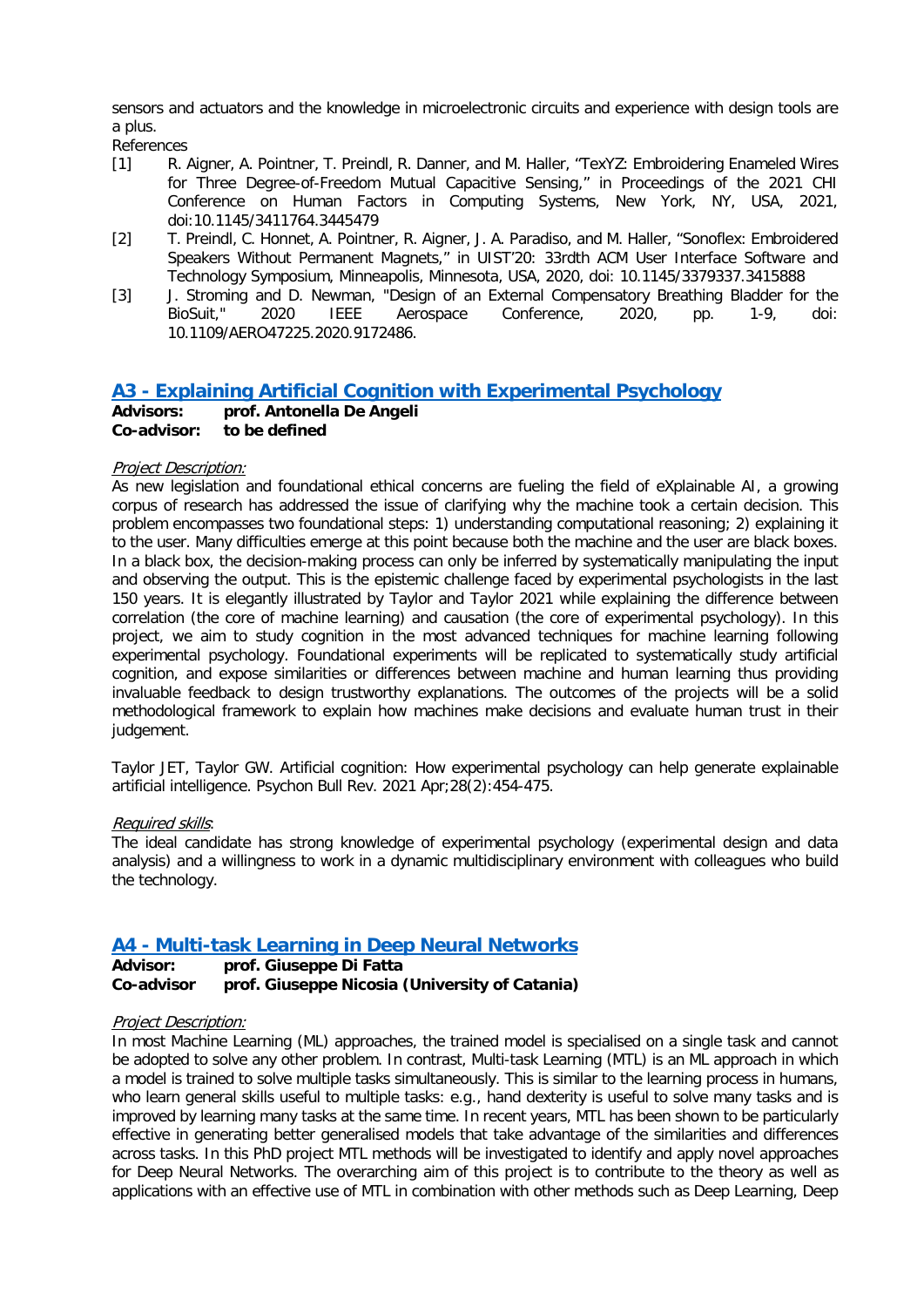Neuroevolution, non-linear optimization, sensitivity analysis for explainable AI. Multi-task Deep Learning will be applied to some classic and to more recent testbeds for Deep Learning (e.g., CIFAR-100, Atari games, XTREME, StarCraftII) as well as real-world problems, such as the prediction of neurodegenerative diseases (dementia) from brain images or synthetic motor control for modelling rich and diverse motor behaviour across multiple tasks at humanoid scale.

### Required skills:

This project requires a strong motivation to study fundamental theory of Machine Learning and, in particular, of Deep Learning. A good understanding of the basic Mathematics for engineering and computer science, including Linear Algebra, Probability and Calculus, is required. General programming skills in any language are essential, including the fundamental paradigms of procedural, object-oriented and functional programming. A specific preference for some knowledge and practical skills in Python, as the language of choice of this project. Good communication kills and good knowledge of the English language for technical report writing and verbal communication are also required.

# <span id="page-4-0"></span>**A5 - [Decentralised Consensus for Extreme-scale Blockchain](#page-0-0) Advisor: prof. Giuseppe Di Fatta**

**Co-advisor: to be defined**

### Project Description:

Blockchain technologies have shown a great potential for a wide range of applications with an impact in several domains, such as finance, logistics, healthcare, advertising, insurance, copyright protection, energy, smart contracts, and more. Many of the current blockchain systems have shown limitations in performance and security, which still need to be addressed for a wide-scale adoption. Although distributed consensus has long been studied in distributed systems, it is now receiving an increasing attention due to its core role in Blockchain. Distributed consensus is a fundamental network operation that underlies distributed communication and computation in a Blockchain system and determines its overall performance and security. Blockchain systems critically rely on a specific distributed consensus algorithm to ensure the agreement among the participating nodes on the current system state and on its transitions. This project intends to investigate and develop a novel approach to distributed consensus for large and extreme-scale Blockchain systems. The project will investigate fully-decentralised protocols that can provide intrinsic robustness, scalability and fault-tolerance for dynamic distributed systems even in the presence of unpredictable node behaviour. Combining these types of protocols with a Blockchain architecture is expected to enable a new range of large-scale applications with a significant potential impact in many domains.

### Required skills:

This project requires a strong motivation to study and advance fundamental aspects of Distributed Systems and, in particular, of Blockchain. A good understanding of the basic Mathematics for engineering and computer science, including Linear Algebra, Probability and Calculus, is required. General programming skills in any language are essential, including the fundamental paradigms of procedural, object-oriented and functional programming. Good communication kills and good knowledge of the English language for technical report writing and verbal communication are also required.

### <span id="page-4-1"></span>**A6 - [CHRISpredict: privacy preserving AI platform for personalized risk](#page-0-0)  [prediction](#page-0-0)**

# **Advisor: prof. Johann Gamper Co-advisor: dr. Christian Fuchsberger (Eurac Research), Dr. Anton Dignös**

### **Project Description** (Max 250 words):

Artificial Intelligence (AI) is widely considered to be a key enabler for the next breakthrough in personalized risk assessment and prevention in health care. To provide maximum value, AI tools need to be trained on high-quality patient data, such as collected by the South Tyrolean CHRIS study. CHRIS is the largest population-based resource in Italy to investigate the genetic and molecular basis of agerelated common chronic conditions, such as diabetes and cardiovascular disease. Unfortunately, the GDPR and national or organizational data policies restrict access to such data: authorized users can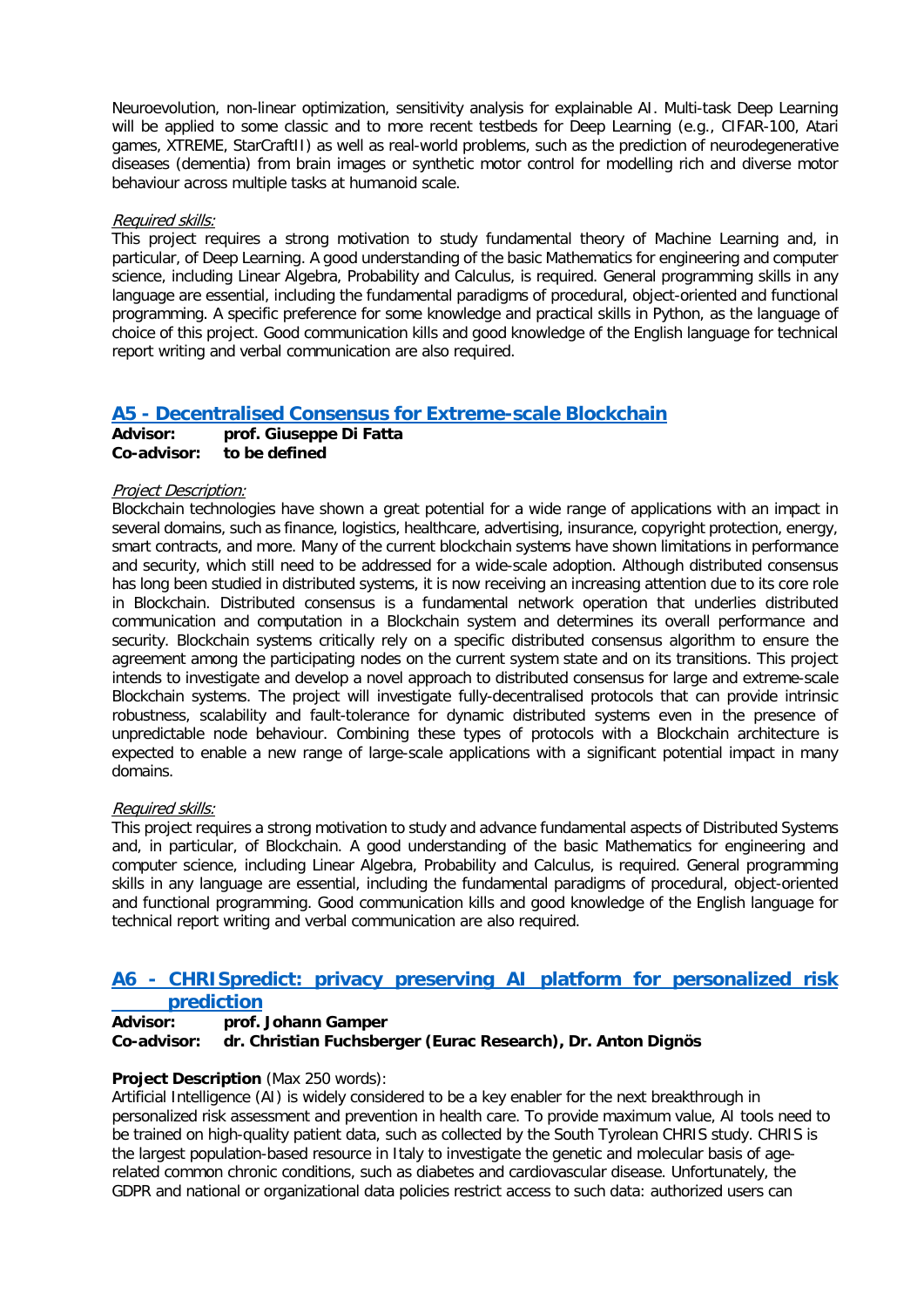typically only access data located in their organization or in a national health data hub of their country. To enable medical doctors to assess the risks of individual citizens and perform timely detection, prevention and prognosis, it is needed to deploy AI algorithms in a highly privacy-preserving federated learning setting, training AI models near the data without moving the data across organizational or national boundaries.

The goal of this PhD-project is to design, model, and implement an framework to learn privacy-preserving federated AI models and to validate the approach on a rich multicenter dataset available through the network of the Eurac Institute for Biomedicine.

### Required skills:

The required skills for this PhD position are:

- motivation in scientific work<br>• basic knowledge in bioinform
- basic knowledge in bioinformatics and AI/ML
- algorithmic thinking
- good programming skills<br>• proficiency in English
- proficiency in English
- Bonus: proficiency in German

# <span id="page-5-0"></span>**[A7 - IoT Design and Development with End Users for a Sustainable Future](#page-0-0)**<br>Advisor: <br>Advisor: Ar Rosella Gennari

**Advisor: dr. Rosella Gennari Co-advisor: dr. Luisa Petti**

### Project Description:

The PhD student will work with members of the Human Computer Interaction (HCI) research group at the Free University of Bozen-Bolzano (unibz), and she/he will have access to the Sensing Technology Lab of unibz. Both have a reputation for international research in Europe. The focus of the studentship is HCI for IoT.

According to the classical HCI paradigm, human beings interact with computers through specific devices (mainly, keyboard, mouse and screen). Thus, traditionally, user interfaces are taken as starting points for designing user interactions with computers. In the Internet of Things (IoT) era, the interaction paradigm is different: it is humans' physical actions which are taken as starting points for designing their interactions with different sorts of smart things, part of the IoT. Working in HCI for IoT requires expertise in HCI, physical computing and sensing technology. The studentship offers students the possibility of working with experts in HCI, physical computing and sensing technology. Starting from existing expertise and toolkits (e.g., SNaP, IoTgo), the student will investigate how to engage end users (e.g., teens, children) in the design and development of their own smart things for a sustainable future. The design and development activities are expected to be conducted by the PhD student in a distributed setting, with end users living in different areas.

The project will be developed differently according to the skills and expectations of the PhD students.

### Required skills:

The student needs to have

- working knowledge of programmable microelectronics, e.g., Raspberry Pi, Arduino boards,
- programming skills, especially in  $C$ ,  $C++$  and/or Python.

Ideally the student can

- work in inter-disciplinary fields and teams,
- relate well with end users, especially teens and children,
- work in distributed settings
- plan her/his own work independently and comply with team and project-related deadlines.

# <span id="page-5-1"></span>**A8 - [Deep Learning for Image and Video Understanding](#page-0-0)**

**Advisor: prof. Oswald Lanz prof. Sergio Escalera, University of Barcelona (ES)** 

Project Description: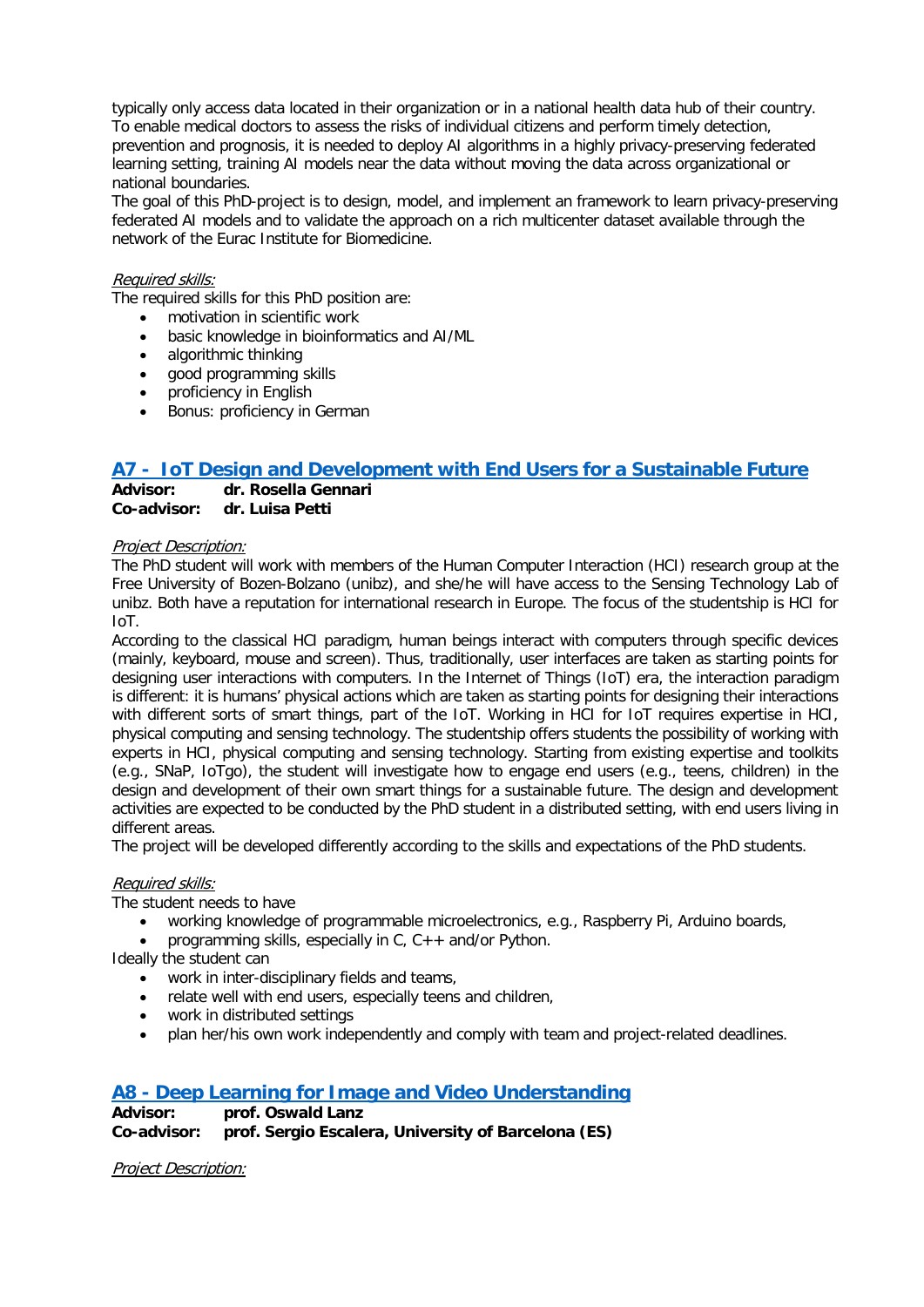The project will explore novel techniques for semi-automated design and effective training of deep architectures for image and video understanding. Of particular interest are scenarios where lots of raw data is available but either annotation is scarse and/or distribution of data is highly unbalanced. Such situation is often encountered in anomaly detection, recognition and forecasting, preventing supervised learning at scale. Transfer learning, data augmentation and a task-specific architecture design can alleviate but this typically requires the inventive contribution of an expert. Investigations in this project will contribute towards automating the design and training process by leveraging self-supervised pre-training, neural architecture search, multi-modal learning. Furthermore, domain knowledge is often available but it is nontrivial to represent and integrate with deep learning. Relevant research contributions might include knowledge injection and distillation, and neuro-symbolic integration for vision. The application context for this project is not sharply defined, but can build upon previous research of the group (see [http://srl4v.github.io\)](http://srl4v.github.io/) and the student can consider use-cases from industry (see [https://covisionlab.com\)](https://covisionlab.com/).

### Required skills:

The eligible candidate has undertaken computer vision and deep learning studies at university courses with proficiency. The MSc thesis is in the field of deep learning and computer vision, ideally already providing the background on one aspect related to the project and the research proposal by the applicant. Solid programming skills and experience with deep learning frameworks such as pytorch are requested.

# <span id="page-6-0"></span>**[A9 - Sparse Artificial Neural Networks for Intelligent Internet of Things](#page-0-0)**

### **Advisor: prof. Antonio Liotta Co-advisor: to be defined**

### Project Description:

Artificial Neural Networks (ANN) are enabling new applications in artificial intelligence, data science and, generally, intelligent systems. ANNs are at the heart of machine learning (ML), which essentially involves training complex prediction models starting form big data. ML is typically relegated to high performance computers that have the compute power to both build and execute the models. In this project, we aim to streamline ML so that it can be performed in commodity hardware. This is particularly relevant in the context of intelligent Internet of Things (IoT), whereby we want to interconnect intelligent objects (at the network edge), thus embedding ML processes into the edge nodes (i.e., beyond the Cloud). In this way, these digital objects will be able to use a range of ML techniques to make sense of their context, make inference on their input data, or act upon their environment. To this end, we study ´sparse´ (rather than ´dense´) ANNs and use ingenuous network science techniques to train lightweight models. The project aims to demonstrate this new concept of edge intelligence in the context of practical case studies such as smart sensing, smart city and intelligent IoT.

### Required skills:

This project requires a strong motivation to study fundamental theory of Machine Learning and is best suited to someone who has already started building a portfolio of data science projects. A good math background is required, including linear algebra and calculus. General programming skills in any language are essential, including the fundamental paradigms of procedural, object-oriented and functional programming. There is a preference for Python, which is the language of choice for this project. Knowledge of graph theory and network science would be an advantage.

# <span id="page-6-1"></span>**A10 - [Explanations for a Human-centric AI](#page-0-0)**

**Advisor: prof. Markus Zanker Co-advisor: dr. Roberto Confalonieri**

### Project Description:

In recent years, we have witnessed the advent of increasingly accurate and powerful algorithms and techniques to personalize the content presented to users. This capability to effectively assess users' tastes and interests in information is primarily based on the collaborative recommendation paradigm (often exploiting machine learning techniques) without taking enormous amounts of knowledge, both structured and unstructured, describing the domain of interest into account. This project will therefore focus on the study of the aspects related to the exploitation of external and explicit knowledge sources to feed a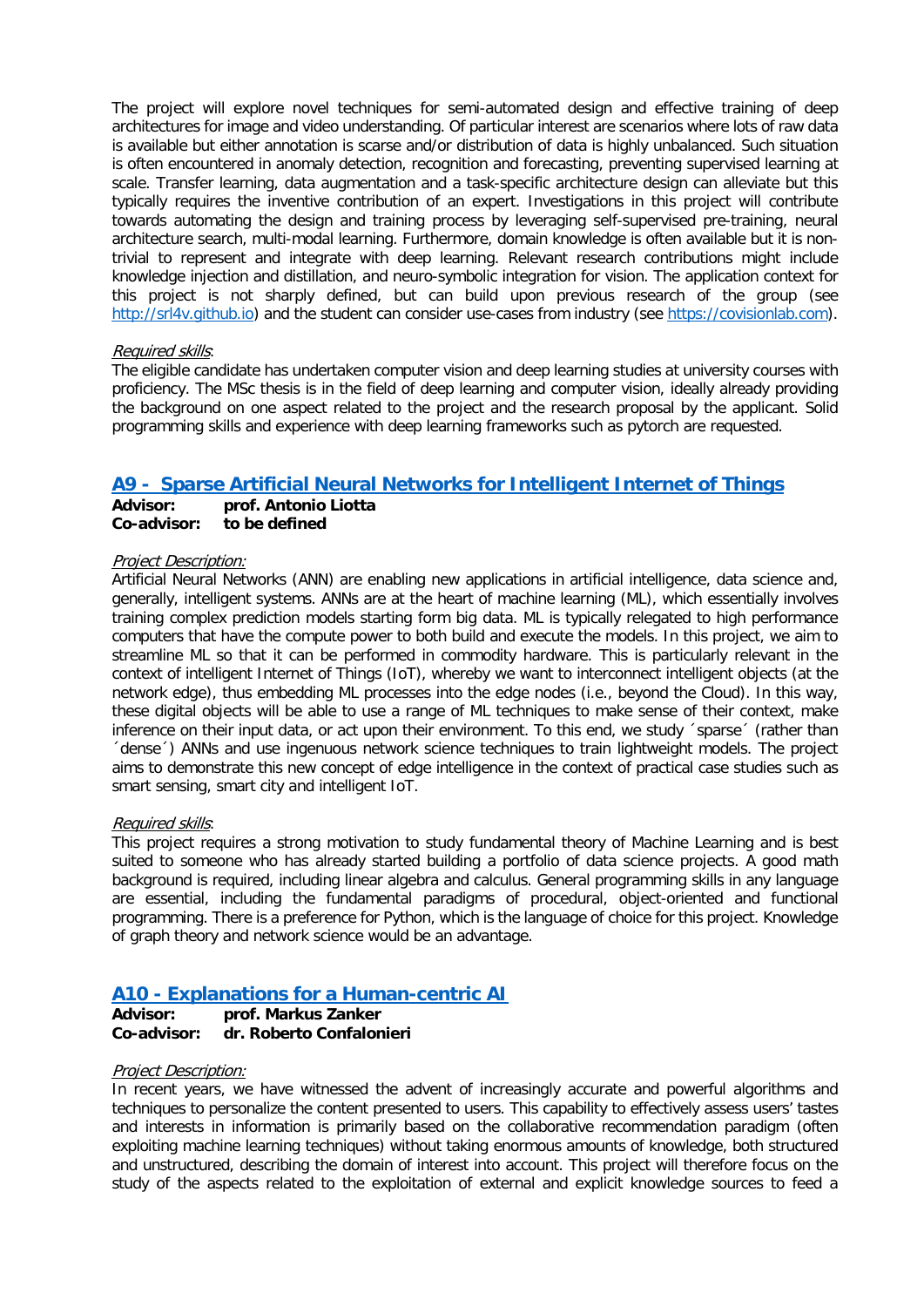recommendation engine and how they can aim at beyond the accuracy objectives in contrast to traditional recommendation algorithms. It will be investigated how knowledge encoded in ontological and logical knowledge bases, knowledge graphs, and/or the semantics arising from the analysis of semi-structured textual sources can lead to more novel and diverse recommendations, as well as enhance them with explanations of the recommended elements. Finally, understanding the impact of explanations on the human users is another important aspect of this PhD project as this is partially overlooked in the literature.

#### Required skills:

Skills in data analytics, recommender systems, machine learning, knowledge graphs

## <span id="page-7-0"></span>**B1 - [SQL-Based Declarative Process Mining](#page-0-0)**

**Advisor: prof. Fabrizio Maria Maggi** to be defined

#### Project Description:

Process mining is driven by the ambition to understand how a process is truly executed in practice, why certain activities are executed and under which circumstances. It aims at analyzing business processes from an event log consisting of traces, such that each trace corresponds to one execution of the process. Each event in a trace consists as a minimum of an event class (i.e., the activity to which the event corresponds) and generally a timestamp. In some cases, other information may be available such as the originator of the event (i.e., the performer of the activity) as well as data produced by the event in the form of attribute-value pairs. Declarative process mining has been proven to be suitable to analyze knowledge-intensive processes working in environments that are unstable and unpredictable. It is also well known that behavior is typically intertwined with dependencies upon value ranges of data parameters and resource characteristics. Therefore, Declare has been extended towards Multi-Perspective Declare (MP-Declare) in which conditions on data parameters, resource and timestamps can be specified. However, state-of-the-art mining tools do not scale well when analyzing processes using MP-Declare rules and, therefore, are difficult to be used in real scenarios. In this project, we will investigate the possibility of using SQL as an instrument to store event logs so that advanced developments in database theory can be used to efficiently implement different multi-perspective process mining use cases like conformance checking, query checking, and process discovery.

#### Required skills:

The candidate needs good programming skills especially in Java, interest in business process data analysis and database technologies. The candidate should also be interested in understanding temporal logic specifications and their meaning especially for what concerns their practical implications in the context of business process analysis. Good language skills in English both in writing and speaking are welcome. Social skills, availability to collaborate with colleagues and ability to work in team are fundamental.

### <span id="page-7-1"></span>**B2 - [Strategy and Explainability for Knowledge Bases](#page-0-0)**

**Advisor: dr. Oliver Kutz Co-advisor: dr. Nicolas Troquard**

### Project Description:

This research project is about advancing the reasoning with conflicting knowledge, both in the strong sense of inconsistency, and in weaker varieties that involve conceptual clashes, empty concepts, or overcommitments. It focuses on bringing together three recent strands of research, namely 1) methods to weight information, 2) methods to weaken axioms, and 3) methods to negotiate or play games with information.

The general application area is knowledge engineering, in particular providing solutions to the problem of resolving inconsistent information when an agent adds new knowledge to a knowledge base. But additionally, this entails the problem of explaining why a certain combination of knowledge is inconsistent, and it requires to explain or justify the proposed changes.

Weighted logic focuses on the idea that different pieces of information have different value, or weight, reflecting a very natural idea from common sense reasoning. Axiom weakening allows for a fine-grained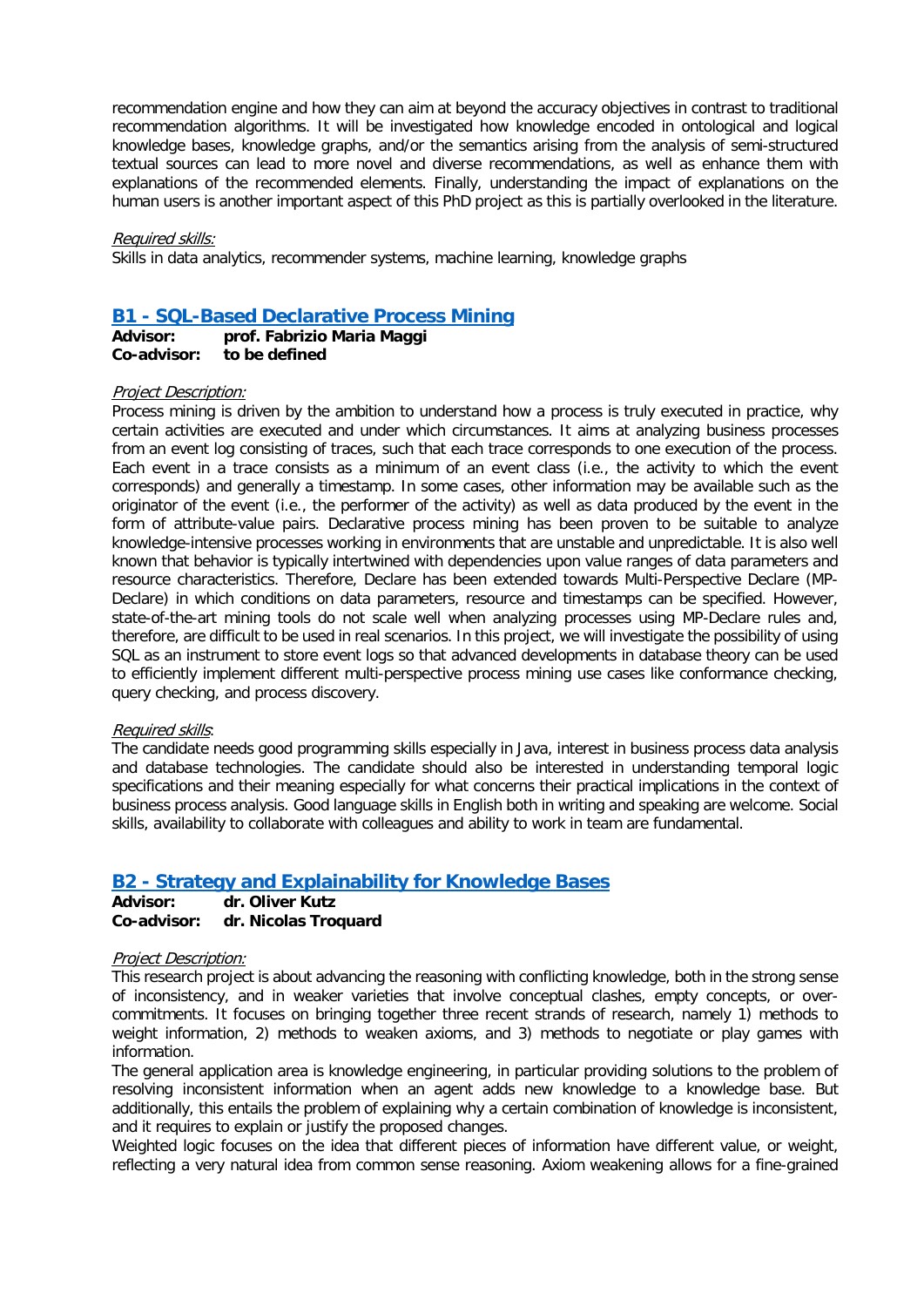repair of inconsistent knowledge bases. Its main advantage is that it repairs them by making axioms less restrictive rather than by deleting them.

Typical research questions are:

- **Strategic reasoning:** How can the techniques from multiagent systems and game theory be applied to problems of collaborative ontology engineering and to concept combination? E.g., how can different agents agree on the weight of a particular piece of information?
- **Explainability:** How can we best combine the ideas of weighted logic, where different pieces of information have different weight, and refinement, where we specialize or generalize our information? How can we explain and justify the weakening of information?

### Required skills:

In general, applicants for this project are expected to have some good acquaintance with classical logic and its syntax and semantics. More advanced knowledge of proof methods, meta-theory, and non-classical logic will be a plus. The ideal candidate will already have some background in agents or game theory as well as KR languages such as description logics.

Programming skills: experience with programming would be valuable, particularly for the purpose of carrying out evaluation studies and improving research prototypes.

# <span id="page-8-0"></span>**B3 - [Graph Data Management with Linear Algebra](#page-0-0)**

| Advisor:    | prof. Werner Nutt |
|-------------|-------------------|
| Co-advisor: | dr. Julien Corman |

### Project Description:

Graphs arise naturally when modelling social or traffic networks, molecules, or general world knowledge. While linear algebra operations over real or complex numbers are central in processing large data sets, specifically in data science and artificial intelligence, it is less known that many data analysis techniques over graphs can be expressed using linear algebra over a wide class of algebraic structures that are known as semirings.

In mathematics and computer science researchers have come up with techniques to efficiently execute linear algebra operations over these structures. It is not clear, however, to which extent and how linear algebra over semirings can be integrated into existing data management techniques.

The goal of this PhD project is to contribute to this goal. The following are examples of research questions that arise in this context:

- What is the scope of questions about graphs that can be formulated in this way?
- How can linear algebra over semirings be embedded in larger declarative languages to satisfy the needs of applications? What is the expressivity of such languages?
- How do properties of the language depend on the properties of the semiring employed?
- What algorithms allow one to execute such queries efficiently? How can query execution be supported by auxiliary structures such as indexes?

### Required skills:

In general, applicants for this project are expected to have some acquaintance with logic and algebra. They should feel at ease with abstract mathematical thinking and mathematical proofs. Furthermore, good knowledge of data structures and algorithms is expected.

# <span id="page-8-1"></span>**C1 - [Assessment Methods for Decision-making in Service-based Architectures](#page-0-0)**

# **Advisor: prof. Xiaofeng Wang**

### dr. Eduardo Martins Guerra, dr. Andrea Janes

### Project Description:

Microservices and other service-based architectures are becoming popular in the software development industry due to the benefits that their strong modularization can bring to maintainability and scalability. However, this distributed nature makes it hard to have an overall view of the system, which, consequently, can also be a problem for making informed design decisions. In fact, from a software engineering point of view, microservices are disruptive since they invalidate many design principles and techniques from the past and require the establishment of new practices and architectural patterns that take their particular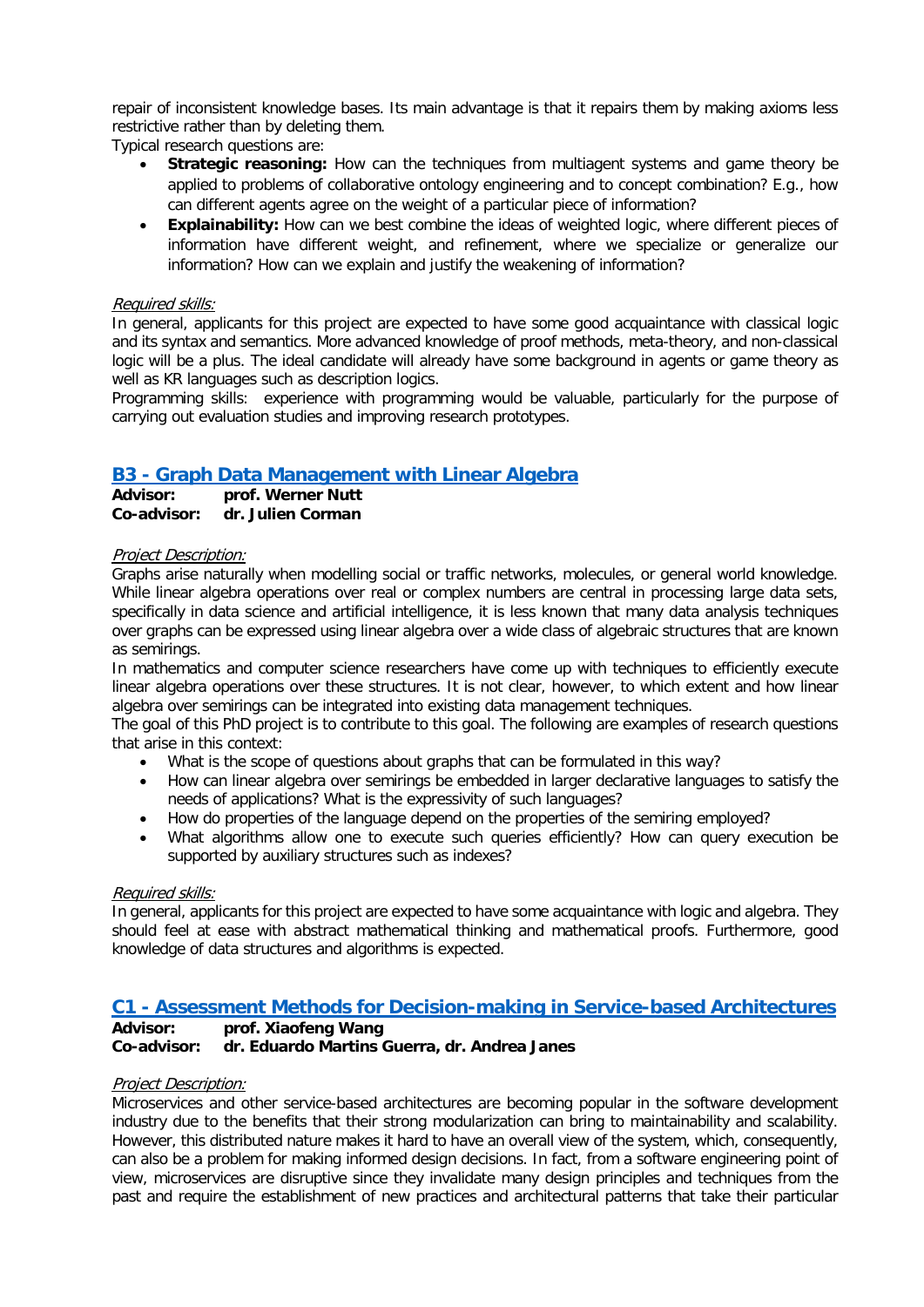properties, such as slow communication, into account. So, to propose solutions that can aid in decisions about its design and evolution, research projects can make advances in these four areas: (1) approaches and tools that extract metrics and other data relevant for decision-making considering the heterogeneous nature of the services; (2) methods and tools that can process the data obtained from these systems to search for recognizable structures that can reveal information about the patterns implemented, design disharmonies, and potential targets for refactoring; (3) visualize the collected information about the system to aid in reasoning about its structure; (4) identify new architectural patterns and study the trade-offs from the existing ones to overcome the identified problems. The research method used to evaluate techniques in this context should consider its usage in the architecture of real systems and their usefulness for the professionals that work with them.

### Required skills:

Strong programming skills in at least one programming language; knowledge about software architecture patterns; knowledge in the development of microservice-based systems; passion about software architectures; curiosity about the identification of root causes; empathy about how programmers use software development frameworks and apply software patterns; good mathematical skills to apply machine learning in software engineering contexts; interest in solving a general problem well (opposed to solving a small problem perfectly).

# <span id="page-9-0"></span>**C2 - [Agile training for scaling agile and agile transformation](#page-0-0)**

**Advisor: prof. Xiaofeng Wang Co-advisor: dr. Ilenia Fronza**

### Project Description:

Since the publication of agile manifesto in 2001, agile software development methodologies (e.g., eXtreme programming, Scrum) have been adopted by an increasing number of companies worldwide, and have become the mainstream software development approaches employed in the software industry. Organizations are realizing the benefits of adopting agile, mainly at the project level.

In terms of organizational level agile adoption, however, much fewer companies have a high level of competency with agile practices across the organization. Although there are widely used approaches to scaling agile, e.g., SAFe (Scaled Agile Framework), companies are confronted by various challenges of scaling agile, among them are organizational culture at odds with agile values, resistance to change, lack of skills/experience with agile methods, insufficient training and education on agile methods, minimal collaboration and knowledge sharing. Meantime, internal agile coaches and executive sponsorship are among the success factors reported by the industry for scaling agile to the whole organization.

The goal of this project is to research innovative and educational techniques and tools to train companies on agile, focusing on agile scaling and transformation. To this end, participants will be provided with a common knowledge foundation that could be applied across different contexts regardless of their roles and responsibilities. To deliver such agile training, an agile way of teaching will be preferred, which is characterized by problem and challenge-based iterative processes, visible feedback and reflection, and collaborative and shared learning styles.

### Required skills**:**

Technical skills: Analysis and problem-solving, agile project management, research and information management, written and oral communication, programming skills,

Soft skills: Interpersonal and leadership skills, self-management and work habits, concentration, and patience

# <span id="page-9-1"></span>**D1 - [Virtual Digital Assistants for Healthcare](#page-0-0)**

**Advisor: dr. Chiara Ghidini Co-advisor: dr. Mauro Dragoni** 

### Project Description:

One of the pillars of healthcare digital transformation focuses on the integration of AI-based solutions within the clinician-patient relationships with the aim of monitoring and/or supporting them towards the achievement of healthy functional status.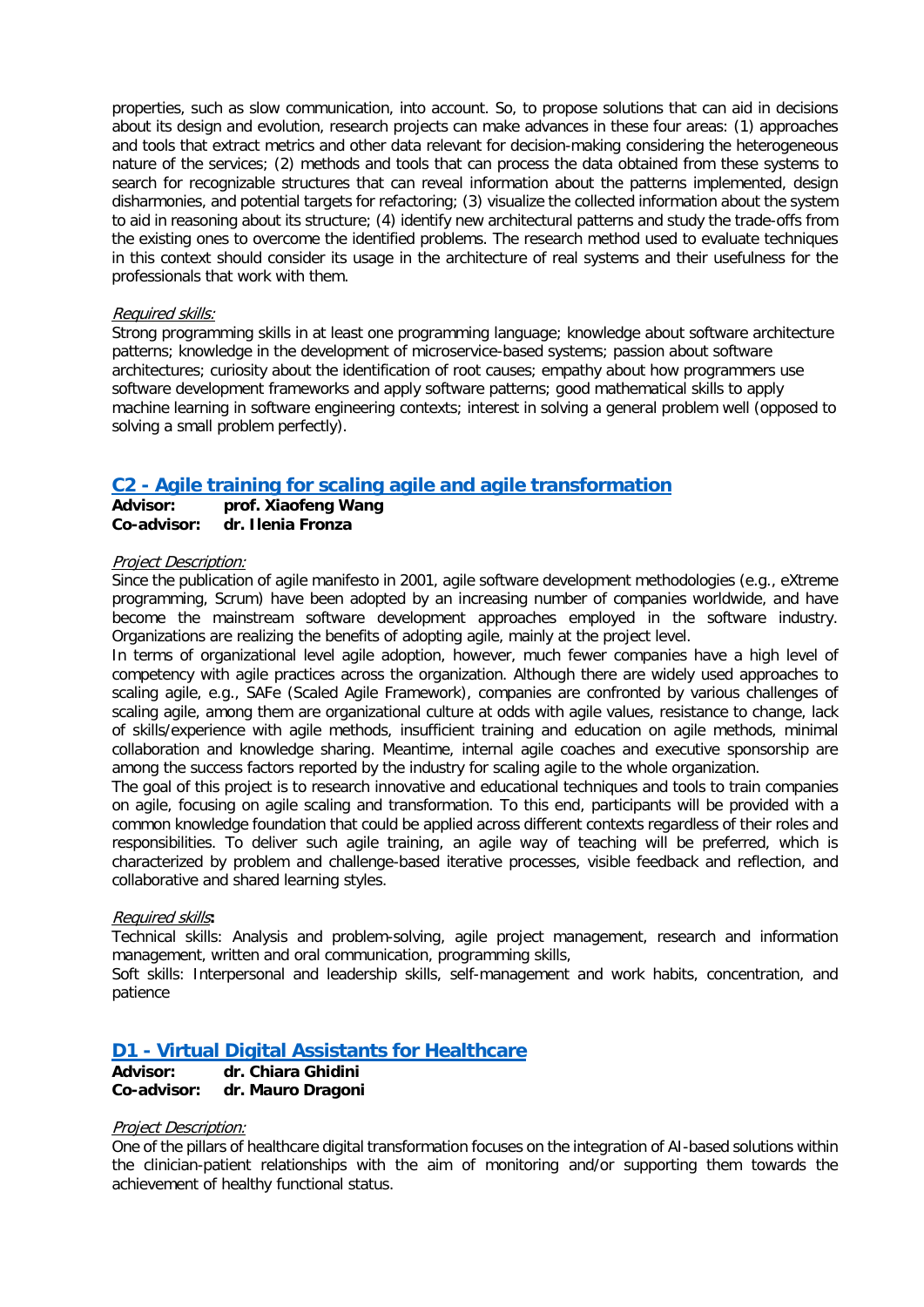Examples of these systems are: (I) virtual coaches to support remote monitoring and recommendations for patients affected by nutritional chronic diseases or to support the prevention of the onset of such diseases; (ii) telehealth solutions to enhance care capabilities of health organizations; and, (iii) tools to orchestrate care pathways involving, beside patients, multiple clinical actors.

This Ph.D. works within this context with the aim of designing novel AI-based approaches to trigger the implementation of the next-generation virtual digital assistants.

The area of intervention is very broad since the research areas involved are, for example, knowledge management, human-computer interaction, pervasive computing, machine learning, probabilistic graphical model, natural language processing, and planning.

For this reason the Ph.D. candidate will have the opportunity to explore the virtual digital assistants domain in order to analyse current open challenges, to decide which ones to address and which AI-based approaches she/he will use to tackle such challenges.

### Required skills:

- Knowledge of the Artificial Intelligence domain.
- Basic knowledge of at least one of the following research area: knowledge management, humancomputer interaction, pervasive computing, machine learning, probabilistic graphical model, natural language processing, or planning
- Good developing capability, in particular good knowledge of Java.
- Basic knowledge of the Digital Health domain.
- Good knowledge of the English language.
- Team working.

# <span id="page-10-0"></span>**D2 - [Emotions in Multilingual Texts](#page-0-0)**

**Advisor: dr. Carlo Strapparava Co-advisor: dr. Chiara Ghidini**

### Project Description:

The affective dimension of word meaning often forms part of our reservoir of common-sense knowledge, and it is reflected in the way we use words. This project aims at producing and evaluating new technologies for recognition of emotional language and possibly other subtle pragmatic aspects of communication. Because there are diverse subtilties in emotional expressions in different languages, the project will devote particular attention in approaching the problem from a multilingual point of view.

### Required skills:

Good familiarity and expertise with Computational Linguistics techniques. Experience in machine learning. Good programming skills.

# <span id="page-10-1"></span>**D3 - [Neural models of collaborative behaviours](#page-0-0) in conversational agents**

**Advisor: dr. Bernardo Magnini Co-advisor: dr. Chiara Ghidini**

### Project Description:

Human-human dialogues are characterized by collaborative behaviours, through which interlocutors achieve their communicative goals. As an example, proactivity (i.e., anticipating user needs during dialogue) and grounding (e.g., posing clarification questions) are two relevant cases that have been investigated from a linguistics perspective. However, such collaborative behaviours are still largely absent in current neural dialogue models. There are several open research challenges in this direction, including investigating how dialogue systems can learn when and how to be collaborative, depending on the dialogue context, and how do we evaluate whether collaborative behaviours have improved the efficacy of dialogue. This PhD project addresses collaborative behaviours in conversational agents from a computational perspective, exploiting the integration of machine learning approaches based on neural models, reinforcement learning, and knowledge-based techniques.

Required skills: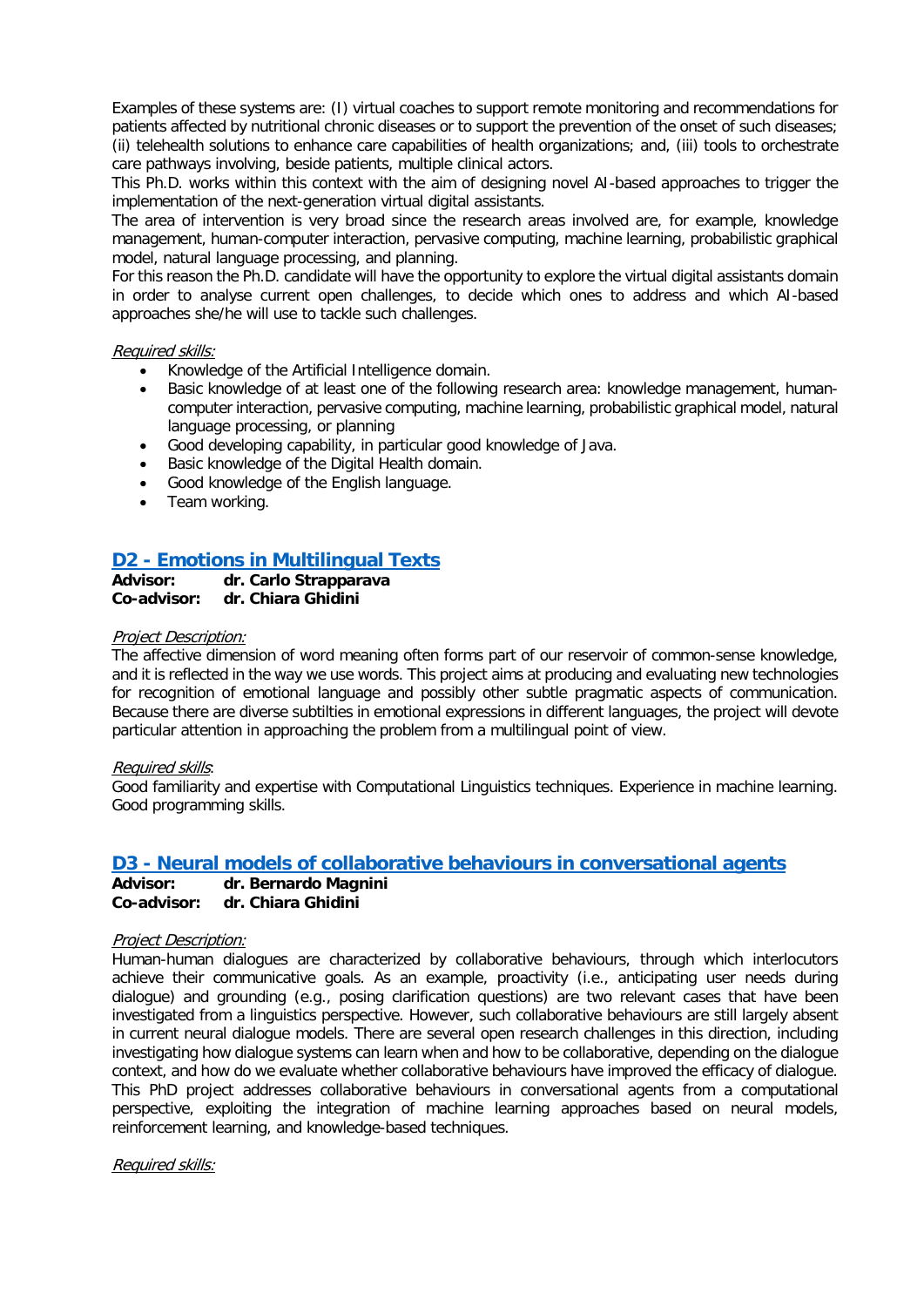Good familiarity and expertise with Computational Linguistics techniques. Experience in machine learning. Good programming skills.

# <span id="page-11-0"></span>**E1 - [Human Creativity and Machine Learning for public awareness of AI](#page-0-0)**

# **Academic Advisor: prof. Antonella De Angeli Co-advisors: dr. Maria Menendez Blanco, Federico Bomba (Sineglossa)**

### Project Description:

This project proposes interdisciplinary research at the frontiers between human creativity and machine learning. The objective is twofold. On the one hand, we want to explore new possibilities for artistic expressions driven by the artist imagination and machine learning synergically. On the other hand, we want to design critical artefacts to increase public awareness of AI. Awareness refers to the knowledge of possibilities and limitations of machine learning capabilities. This knowledge is a fundamental predecessor of informed trust and a key component of public digital literacy on AI development and deployment.

AI is identified as a key enabler across different missions and the horizontal reformation of the Public Administration in the National Plan for Recovery and Resilience . Current research, however, has demonstrated the complexity of explaining how AI works and foundational concerns have been raised with respect to low public acceptance, and a generalized mistrust on machines that make decisions on the human's behalf, often relying on biased data. Source credibility alongside advice personalization and predictability are fundamental determinants of trust on machines. The key research question, therefore, is "how can we enhance AI awareness and credibility?" for all citizens, independent of their digital skills, cultural background, and idiosyncratic interests.

The project addresses this question by combining the scientific method of experimental research in humancomputer interaction, the reflexive approach of science and technology studies, and creative practices of critical design. Main project outcomes will be ML-based critical design artefacts, academic research, and public exhibition that contribute to public awareness of AI. The cultural organization Sineglossa will host the student during their placement, the City Council of Bozen-Bolzano will facilitate the contact with the local public.

### Required skills:

Ideal candidates have a keen interest on shaping the future of AI with a focus on societal well-being and public empowerment. The project is open to many curriculum and expertise. They can be designers and developers with expertise in ML and an interest in critical design approaches to digital literacy: social scientists willing to investigate future societies or people; and educators aiming to understand and explain how AI work to the general public. The project require strong communication abilities, empathy and a willingness to work in a multidisciplinary team.

# **E2-Ethical Artificial Intelligence for Public Administration Data and Social Policies**

**Academic Advisor: prof. Antonio Liotta Co-advisors: prof. Antonella De Angeli, prof. Stefania Baroncelli**

### Project Description:

The digitalization of cities and the integration of data from all sorts of sources has made it possible for the public administration (PA) to fuse heterogeneous data about both the city and the citizen. The different departments of the PA are bound to make these data publicly available, either in full or in an anonymized fashion. This data provides information about citizens, policies, interventions, or investments, but also about the city, environmental parameters, the traffic, etc. There are vast volumes of data, which are difficult to curate in such a way as to meet legal standards (e.g. transparency vs privacy). At the same time, their elaboration requires advanced data processing, data integration, data fusion, and artificial intelligence (AI). Finally, the user shall trust their outcome, so as to ensure adoption and compliance.

An application of AI in the PA which takes into account the protection of constitutional principles requires thoughtful analysis of this data, which has intrinsic limitations, such as biases and implicit assumptions often reflecting social inequalities at the basis of discrimination. For example, the ways in which data is extracted, aggregated, and manipulated in smart cities creates new urban orders where cars and people compete for a common space, which is regulated by algorithms. In this project, we focus specifically on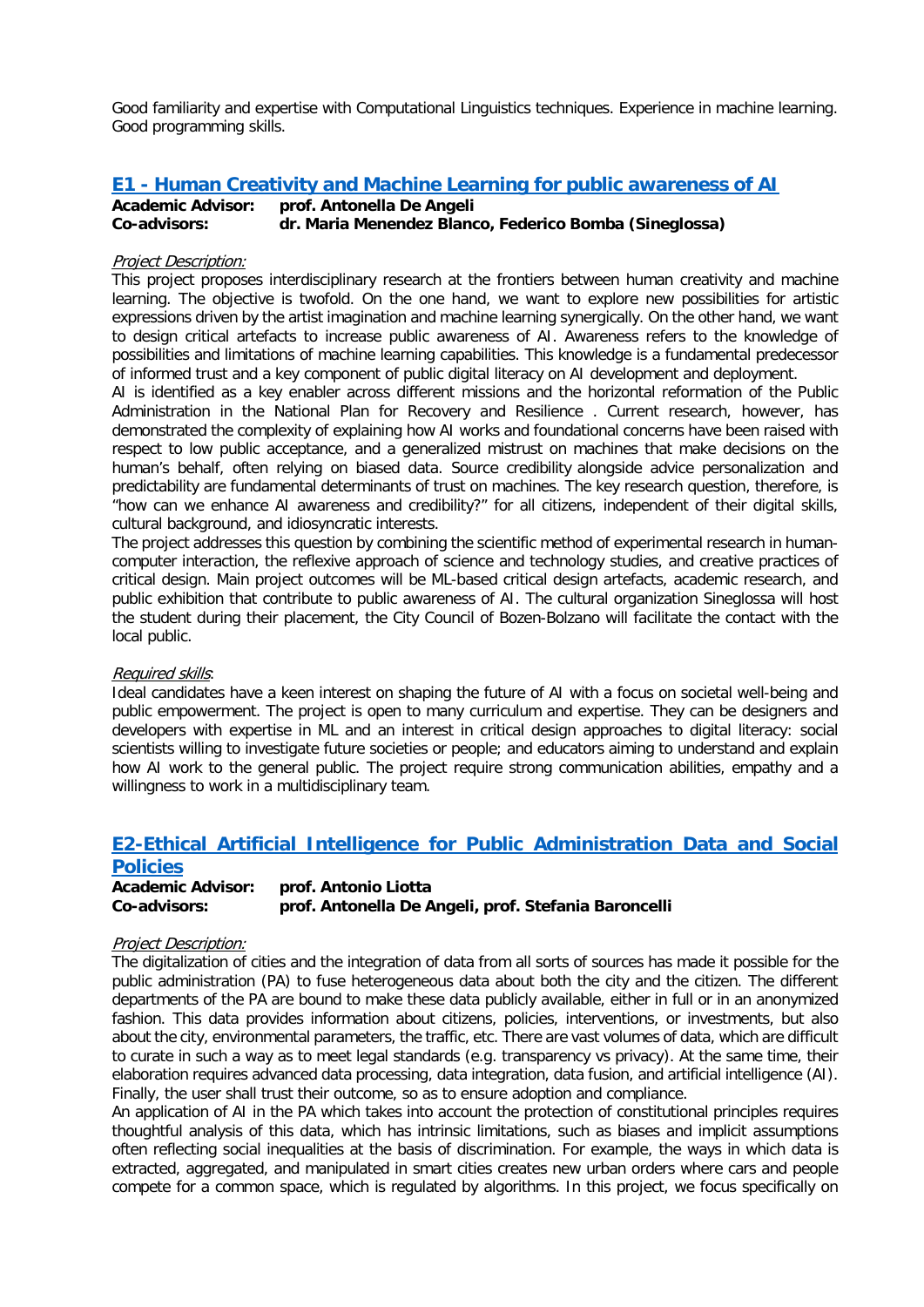the ethical use of the heterogeneous PA data through AI, aiming to enable their safe, legal and ethical use. This project explores techniques to anonymize sensitive data and make them accessible to anyone.

### Required skills:

This project requires a strong motivation to study fundamental theory of Machine Learning and is best suited to someone who has already started building a portfolio of data science projects. A good math background is required, including linear algebra and calculus. General programming skills in any language are essential, with a preference for Python, which is the language of choice for this project. Knowledge of ethical use of data would be an advantage.

# <span id="page-12-1"></span>**E3- [Teaching Physical Design and Computing](#page-0-0)**

| <b>Academic Advisor:</b> | dr. Rosella Gennari                      |
|--------------------------|------------------------------------------|
| Co-advisor:              | dr. Syed Mehdi Rizvi, Politecnico Milano |

### Project Description:

The PhD student will work with members of the Human Computer Interaction (HCI) research group at the Free University of Bozen-Bolzano (unibz), she/he will have access to the technology labs of unibz, and to the Public Administration (PA) entity engaged in the PhD. The focus of the studentship is on methodologies and tools for teaching physical computing and design.

Physical computing combines software and hardware to build smart cyber-physical things that sense and respond to the real world, and interact one with another, supported by the IoT architecture [\(https://en.wikipedia.org/wiki/Physical\\_computing\)](https://en.wikipedia.org/wiki/Physical_computing).

Physical computing leads naturally to collaborative, reflective, hands-on activities, which require design thinking (DT) besides Computational Thinking (CT).

Such activities can help in reducing the gender gap in information technology and, in general, in engaging different learners, e.g., from cultural minorities, in shaping technology and critically reflecting on it (Shaw et al., 2021, https://ieeexplore.ieee.org/abstract/document/9620625).

This PhD project aims at investigating methodologies and toolkits for bringing CT and DT into different contexts and studying their effectiveness. It starts from existing work led by R. Gennari et al. at the Free University of Bozen-Bolzano, related to different CT and DT initiatives for learners or educators, such as SNaP and IoTgo.

The project will be developed differently according to the skills and expectations of the PhD student, in agreement with the PhD advisor and under her supervision.

### Required skills:

The ideal PhD candidate has

- a Master's degree in Applied Linguistics, Human Computer Interaction, Computer Engineering and Automation, Electronics Engineering, Applied Computer Science, or an equivalent degree,
- programming skills, especially in Python, and possibly, working knowledge of web design,
- possibly, working knowledge of programmable microelectronics, e.g., Raspberry Pi, Arduino boards.

Moreover, the ideal PhD candidate

- can work in inter-disciplinary fields and teams,
- can relate well with end users, especially teachers, teens, and children,
- can plan her/his own work independently and comply with team and project-related deadlines,
- is willing to live and work in Bolzano and the local area.

## <span id="page-12-0"></span>**F1 - [CHRIS2People: a framework to increase population health based](#page-0-0)  [on the analysis of large data collections](#page-0-0)**

| <b>Advisor:</b>          | prof. Johann Gamper                        |
|--------------------------|--------------------------------------------|
| <b>Industry Advisor:</b> | dr. Christian Fuchsberger (Eurac Research) |
| Co-advisor:              | dr. Anton Dignös                           |

### Project Description:

Why do we get sick? And what role do genes, lifestyle, and a person's environment play in the onset, progression, and treatment of disease? To investigate these questions the Eurac Institute for Biomedicine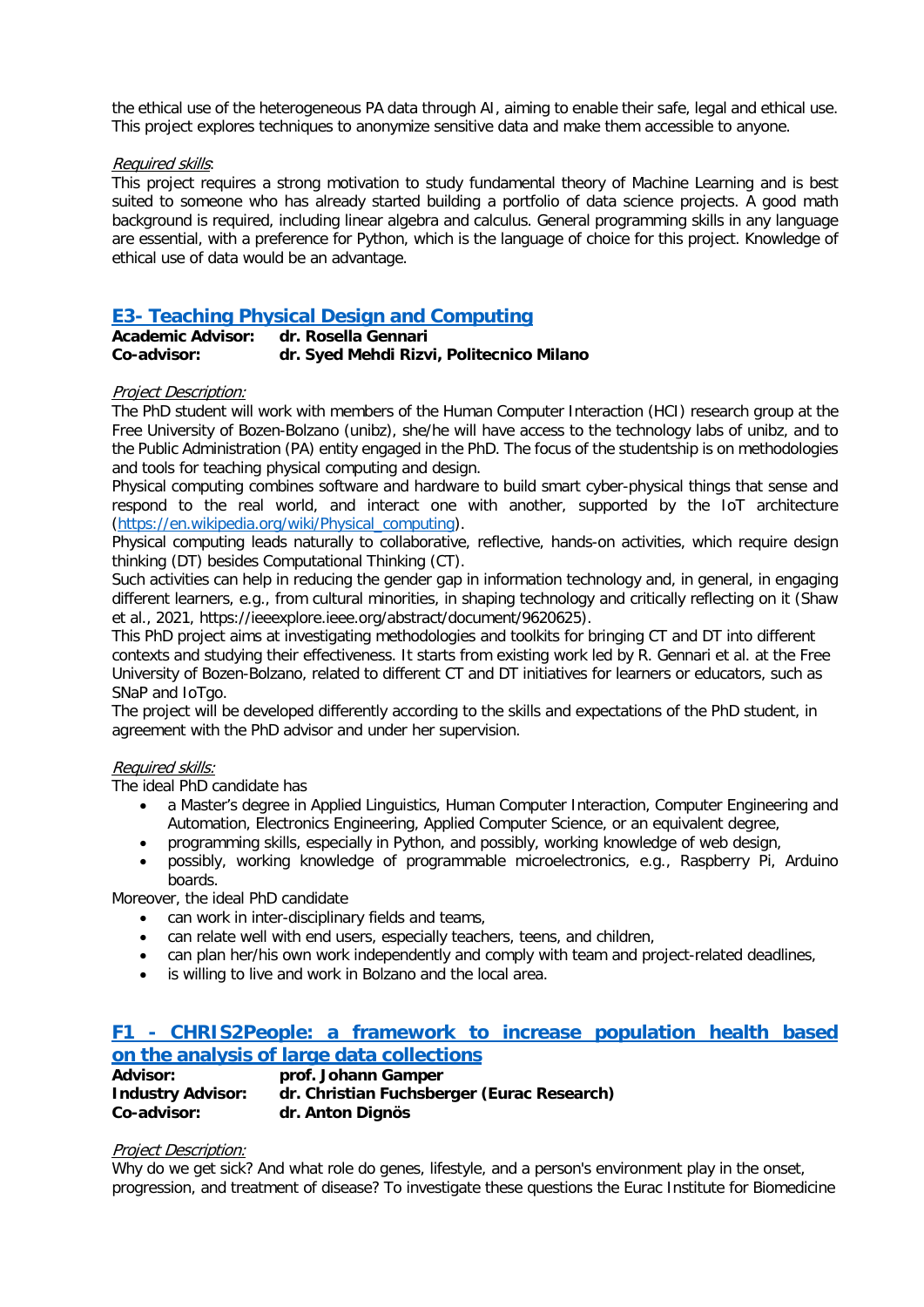uses data from the Cooperative Health Research In South Tyrol (CHRIS) study. CHRIS is the largest population-based resource in Italy to investigate the genetic and molecular basis of age-related common chronic conditions, such as diabetes and cardiovascular disease. Until now, >13,000 adults have participated, and more than one million biological samples and epidemiological, molecular and genetic data were collected.

Thus far a strong focus has been on the collection of the data and the generation of novel scientific insights. To date, the main benefit for the participants have been a free blood and urine test, ECG, blood pressure and anthropometric measurement. However, these data are not shared directly with their general practitioner (GP), nor has their GP access to additional data available in CHRIS (such as genotype data which e.g. could help to predict adverse drug reactions).

The goal of this PhD-project is to design, model, and implement techniques and algorithms to dynamically identify the most relevant data for each CHRIS participant during his/her visit at the GPs office, to exchange this information between CHRIS and GPs in a GDPR compliant and privacy conserving manner, and to visualize the shared information to the GP and CHRIS participant taking into account the scientific nature (=uncertainty) of the collected results.

### Required skills:

The required skills for this PhD position are:

- motivation in scientific work
- basic knowledge in bioinformatics
- algorithmic thinking
- good programming skills
- proficiency in English
- Bonus: proficiency in German

# <span id="page-13-0"></span>**F2 - [Dynamic association graph inference for applications in biomedicine](#page-0-0)**

| <b>Advisor:</b>          | prof. Johann Gamper                        |
|--------------------------|--------------------------------------------|
| <b>Industry Advisor:</b> | dr. Christian Fuchsberger (Eurac Research) |
| Co-advisor:              | dr. Anton Dignös                           |

### Project Description:

Association graphs are graph structures in which the edges indicate interesting associations among its vertices. For instance, in health research, such a graph can be used to indicate associations between genetic variants and phenotypes, such as diabetes and blood pressure. These graphs tend to be very large, e.g., the number of genetic variants measured in the Cooperative Health Research in South Tyrol (CHRIS) study is about 20 million. A graph for a specific study is generally created using a filter on the input, i.e., over subsets of the input, for which the associations are computed, and they need to be recomputed from scratch if the subset of the input changes.

This PhD project focuses on the efficient and dynamic computation of association graphs based on different subsets (filters) of the input and will be applied to GWAS results from the local CHRIS study, one of the largest population cohorts in Italy.

### Required skills:

The required skills for this PhD position are:

- motivation in scientific work
- basic knowledge in bioinformatics
- algorithmic thinking
- good programming skills
- proficiency in English

# <span id="page-13-1"></span>**F3 - [Data quality assessment and control in complex processing chains for](#page-0-0)  [earth observation and climate data analysis](#page-0-0)**

| <b>Academic Advisor:</b> | prof. Antonio Liotta                 |
|--------------------------|--------------------------------------|
| Industry advisor:        | dr. Alexander Jacob (Eurac Research) |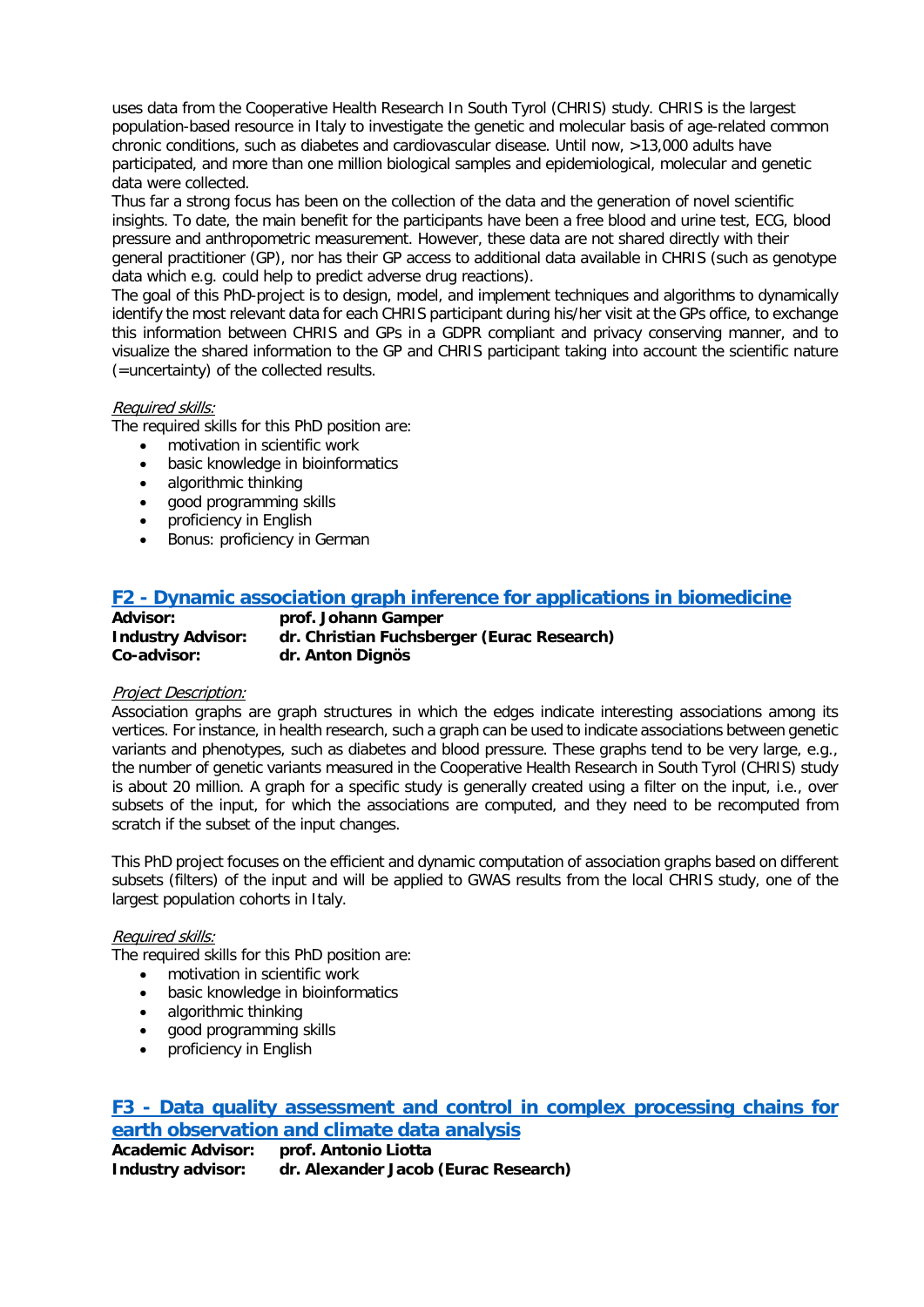### Project Description:

In the context of creating a more accurate understanding of our earth, digital twins are developed in order to model and experiment with different environmental conditions and show how changing conditions might affect the situation in a given region. Models are both augmented and verified using observational data from many different sources including earth observation data from space and the ground, as well as meteorological and hydrological data.

Complex workflows including a multitude of different datasets and tools are used in order to conduct impactful and insightful analysis to inform on important questions in research and governance of climate change. It is key to understand the quality and reliability of results produced. The core topic of this research should focus on how to track and trace quality and reliability of results produced in such complex workflows, and how to make the information on quality travel through the processing chain.

### Required skills:

This project requires a strong motivation to study fundamental theory of Machine Learning and is best suited to someone who has already started building a portfolio of data science projects. A good math background is required, including linear algebra and calculus. General programming skills in any language are essential, including the fundamental paradigms of procedural, object-oriented and functional programming. There is a preference for Python, which is the language of choice for this project. Knowledge of graph theory and network science would be an advantage. Experience with spatial and temporal data and how they are organized would be highly beneficial, including both vector and raster data.

# <span id="page-14-0"></span>**F4 - [Multi model and multi sensor data fusion for integration of spatial](#page-1-0)  [temporal information in the context of earth observation and climate data](#page-1-0)  [analysis](#page-1-0)**

**Academic Advisor: prof. Antonio Liotta Industry advisor: dr. Alexander Jacob (Eurac Research)**

### Project Description:

In the context of creating a more accurate understanding of our earth, digital twins are developed in order to model and experiment with different environmental conditions and show how changing conditions might affect the situation in a given region. Models are both augmented and verified using observational data from many different sources including earth observation data from space and the ground as well as meteorological and hydrological data.

Data needs to be harmonized and gap filled and potentially adapted both in temporal and spatial resolution. All data processing should be describable in an abstract way, following workflow descriptions and information of data quality based on the applied processing steps. Machine learning techniques should be employed where they are useful and linked with the general workflow design as well. In the context of the data fusion, both domain adaptation as well as dealing with noisy or incomplete data should be considered here.

### Required skills:

This project requires a strong motivation to study fundamental theory of Machine Learning and is best suited to someone who has already started building a portfolio of data science projects. A good math background is required, including linear algebra and calculus. General programming skills in any language are essential, including the fundamental paradigms of procedural, object-oriented and functional programming. There is a preference for Python, which is the language of choice for this project. Knowledge of graph theory and network science would be an advantage. Experience with spatial and temporal data and how they are organized would be highly beneficial, including both vector and raster data.

# <span id="page-14-1"></span>**[F5-How to bring the Metaverse into the vehicles for a novel video conferencing](#page-1-1)**

# **[experience](#page-1-1)**

| <b>Academic Advisor:</b> | prof. Michael Haller      |
|--------------------------|---------------------------|
| Industry advisor:        | to be defined (BMW Group) |
| Co-advisor:              | prof. Antonella De Angeli |

Project Description: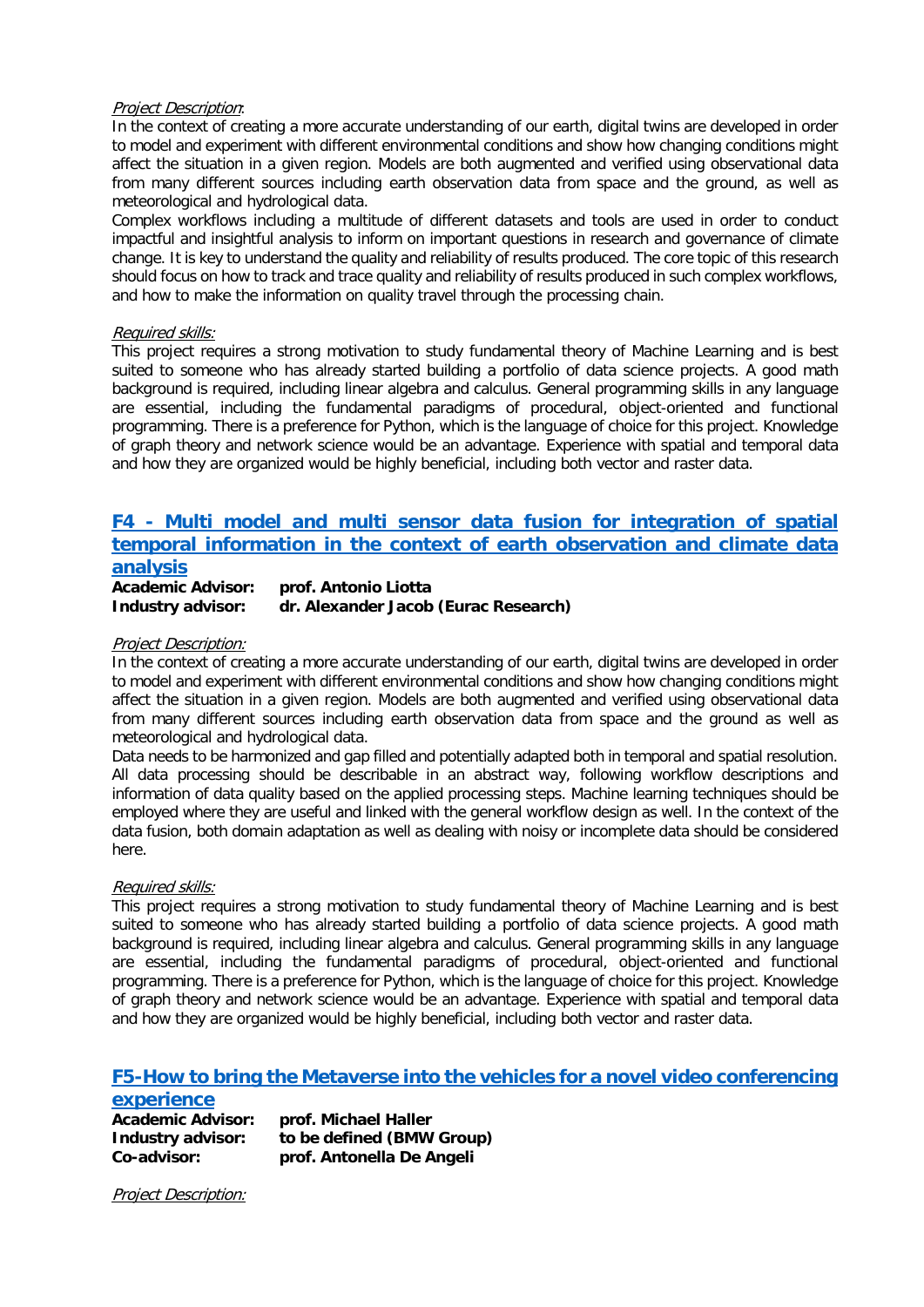With all the interest recently in eXtended Reality (XR) and the metaverse, also the automotive industry is looking to bring Augmented Reality, Virtual Reality, and Mixed Reality elements into vehicles. A huge number of in-car infotainment systems, for example, now have AR integrated as part of their augmented navigation systems, displaying arrows through a holographic windscreen in front of the car.

Within this proposal, together with BMW, we want to take this adoption of XR a step further by bringing the metaverse into vehicles. Of course, there are a huge number of entertainment opportunities. In this thesis, however, we want to bring video conferences and meetings to the next level. The seats, but also the interior of the car itself will become a central part of the interaction. Combined with mid-air gestures and speech, we would like to explore the new possibilities of interaction. This scenario offers several possibilities to the driver experience but also many challenges to their safety.

More specifically the objectives are:

- 1. the design and implementation of a novel Metaverse paradigm in the vehicle for a novel video conferencing experience;
- 2. the design, implementation and critical evaluation of case studies and prove of concept with a strong focus on safety.
- 3. The study of how attention can be divided between the virtual and physical space.

### Required skills:

The prospective PhD student will work together with a team in the field of next-generation interfaces. The candidate must fulfill the following conditions to be eligible for employment:

- a Master's (MSc) degree in Computer Science or a closely related area,
- Human-computer interaction and/or computer graphics background with interest in XR fluency in written/spoken English

# <span id="page-15-0"></span>**[F6-Entertainment in the car by using a cognitive seat with tactile feedback](#page-1-2)**

| <b>Academic Advisor:</b> | prof. Michael Haller      |
|--------------------------|---------------------------|
| Industry advisor:        | to be defined (BMW Group) |
| Co-advisor:              | prof. Antonella De Angeli |

### Project Description:

When the vehicle takes over the driving function, users can devote themselves to other activities that are currently not possible in this form. This goes far beyond a simple phone call or video conference opening the door to the satisfaction of hedonic goals. At present, the entire vehicle interior is geared only to driving, when the person is comfortably sitting in front of the steering wheel. If we imagine, instead, a driver who is sleeping or entertaining themselves inside the car with the seat in an almost bed-like position, we will quickly notice that the current position and interaction modalities for seat adjustment are useless. There is a need to (a) identify new creative use-cases (in the context, for example, of tourism) and (b) rethink how the controls should be changed to transform the vehicle into a unique experiential space.

The goal of this thesis is the design and development of an experiential (cognitive) car seat acting as an input sensitive, fully interactive device which interfaces the driver with digital content. Equipped with pressure-sensitive textile patches, the seat with will recognize full-body interactions allowing the driver to interact with the car.

The seat sensing ability can be improved by adding input devices, such as cameras, speech etc.). More specifically, the objectives are the

- 4. design and implementation of different multi-modal interfaces for novel user experiences;
- 5. design, implementation and critical evaluation of prove of concepts.

### Required skills:

The prospective PhD student will work together with a team in the field of next-generation interfaces. The candidate must fulfill the following conditions to be eligible for employment:

- a Master's (MSc) degree in Computer Science or a closely related area,
- Human-computer interaction and/or computer graphics background with interest in game development (e.g. Unity, Unreal),
- fluency in written/spoken English.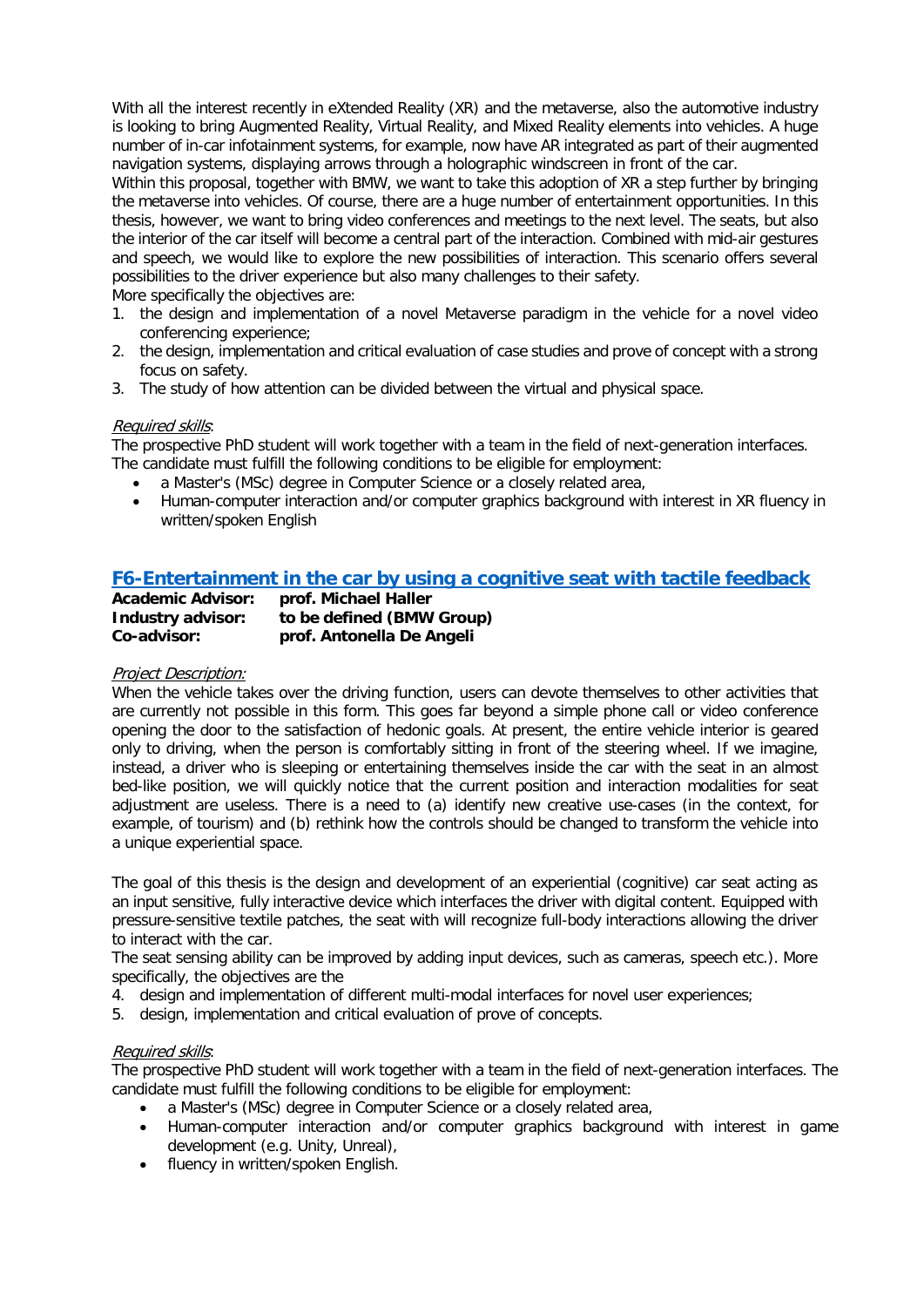# <span id="page-16-0"></span>**[F7-I\\_C&C: Interfacing Creativity and Computation](#page-1-3)**

| <b>Academic Advisor:</b> | prof. Antonella De Angeli          |
|--------------------------|------------------------------------|
| Industry advisor:        | <b>Federico Bomba (Sineglossa)</b> |
| Co-advisor:              | prof. Marco Montali                |

### Project Description:

Research on end-user development (EUD) has consolidated in the last two decades across different application domains. Initially, it emerged at the boundaries between software engineering and humancomputer interaction to guide domain experts (e.g., business analysts or healthcare professionals) who are not formally trained in software development but need to adapt computing programs to their contextual working needs. Later applications emerged in the domain of smart homes to allow consumers to program appliances' behaviour in their intimate space. This context expanded the reach of EUD from the satisfaction of pragmatic goals (e.g., setting the room temperature) to fulfilling hedonic goals (e.g., changing the lighting colour when certain music is on). More recently, the game industry has resorted to EUD approaches to improve the player's agency in the definition of gameplay dynamics.

The ambitious goal of I\_C&C is to expand research on EUD to the application of AI in artistic practices. We will design an educational platform that presents algorithms as creative material using a language that can be easily understood by artists and designers to mediate the complexity of AI. Besides, we will create novel interfaces that can allow the manipulation of such algorithms to satisfy the aesthetic goals of the artist. For example, she could generate artworks by modifying a training dataset or the parameters of a machine learning model. Else, she could use AI to explore novel synergies between humans and algorithms as coauthors of artworks. In these scenarios, EUD requires the definition of original metaphors that can create bridges between creativity and computation, allowing artists and designers to understand how AI artefacts work and exploit them in creative practices.

The project follows a user-centred approach, which iteratively moves through three steps.

- 1) Benchmarking identification of the design space in terms of user requirements and technological possibilities.
- 2) Prototyping incremental design of metaphors and interfaces for allowing the use of AI in creative practices.
- 3) Evaluation operational definition of new metrics also addressing creativity of the artworks from the author and the spectator perspective.

### Required skills:

The ideal candidate has working knowledge of ML algorithm and interface design skills. Artistic skills (or a passion for the Arts) are desirable as the successful candidates will work in collaboration with artists, social scientists and designers.

# <span id="page-16-1"></span>**[F8-Predictive maintenance for industrial equipment](#page-1-0)**

| <b>Academic Advisor:</b> | dr. Anton Dignös                 |
|--------------------------|----------------------------------|
| Industry advisor:        | <b>Michael Deflorian (Durst)</b> |
| Co-advisor:              | prof. Johann Gamper              |

### Project Description:

The maintenance of industrial equipment is typically preventive, scheduled based on calendar time, asset runtime, or some other period of time, or reactive when errors occur. Today's availability of huge amounts of sensor data allows predictive maintenance, which is scheduled as needed based on real-time conditions of industrial assets. Predictive maintenance tracks the performance of equipment during normal operation and detects possible defects before a failure occurs. Such a maintenance strategy brings significant cost savings due to a reduction of downtime, as maintenance steps can be better scheduled, and a reduction of resources, as parts are only changed if their performance degrades.

This PhD project aims at developing new algorithms or adopting/adjusting existing algorithms for predicting with high accuracy the next maintenance steps for or a degradation of industrial devices. This includes at least the following challenges: identifying signals with a high prognostic value and choosing prediction strategies that are appropriate for the specificities of the data. The project is done in collaboration with the